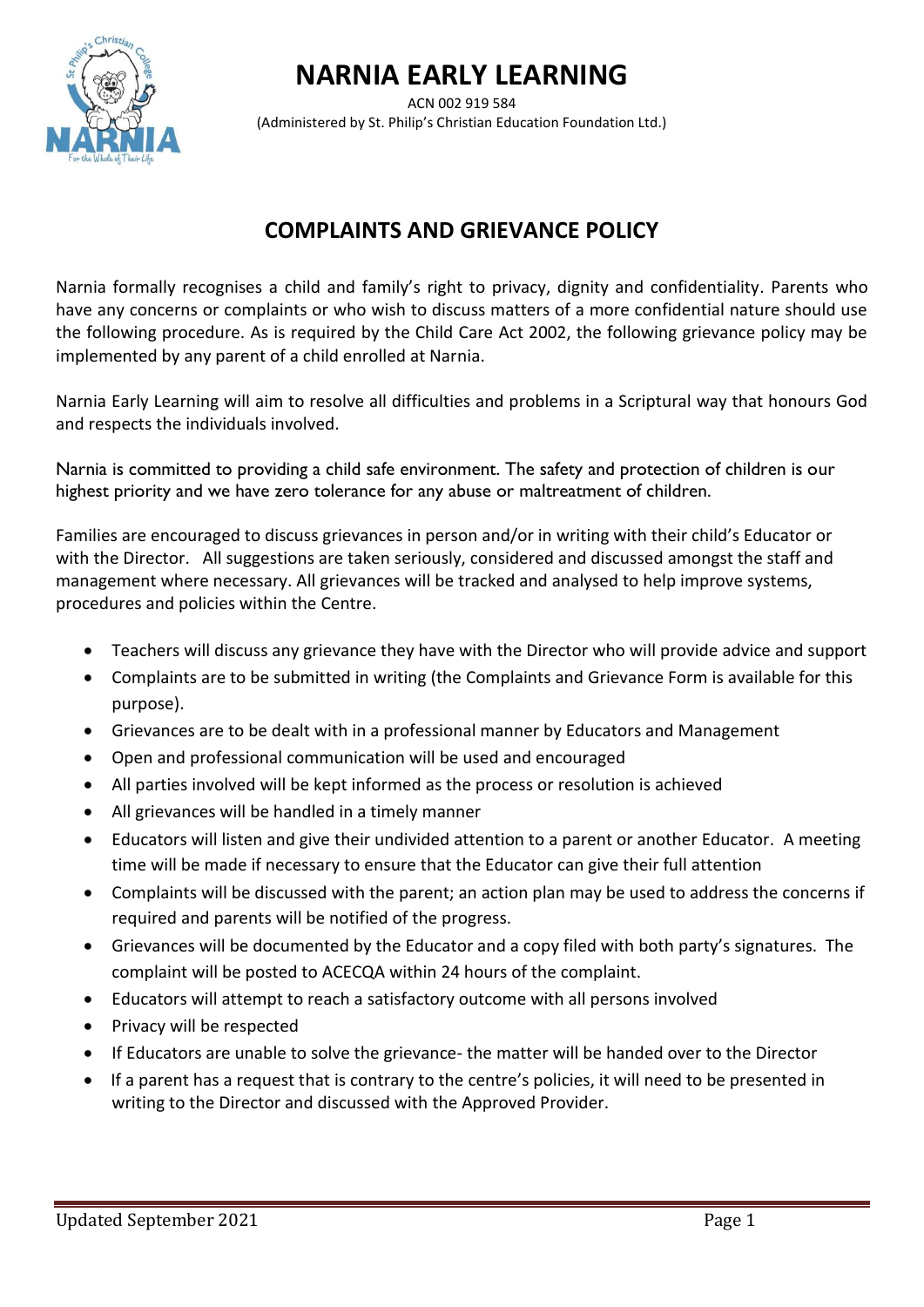- Any complaint/incident received by the Approved Provider which pertains to a licensing issue/legislation must, unless it is of an obviously trivial nature:
	- ➢ Notify the complaint to the Regulatory Authority within 24 hours of the complaint
	- ➢ Notify the Regulatory Authority of any action taken in response to the complaint within 24 hours of the action taken.

**Contact Details: Phone –** 1800 619 113 **Website**: [www.dec.nsw.gov.au;](http://www.dec.nsw.gov.au/) [www.det.nsw.edu.au](http://www.det.nsw.edu.au/)

*This policy links to the following: National Quality Standards: 6.1, 7.3 Education and Care Service National Regulations 2011: 168, 173, 176*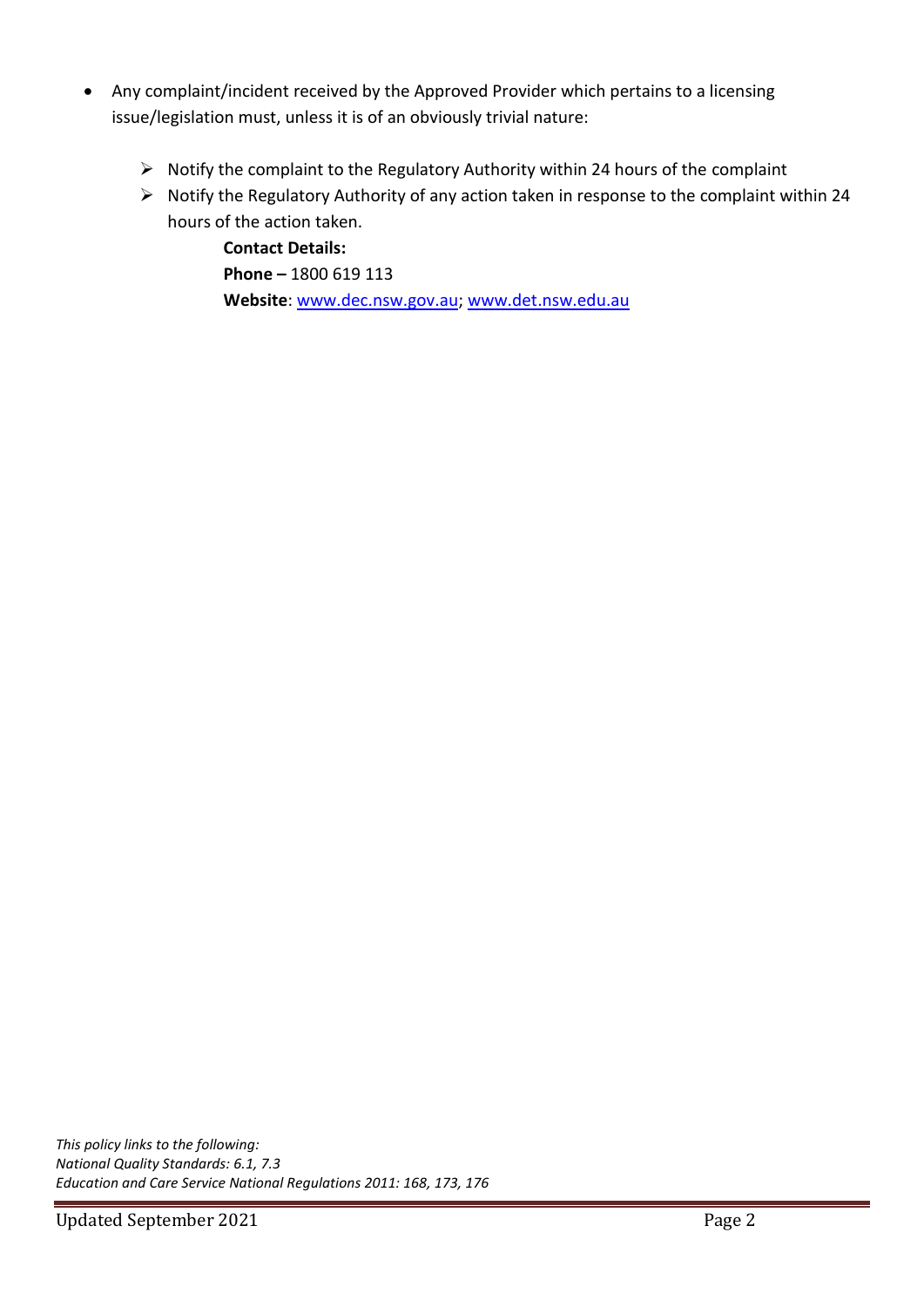| Date                           |    |
|--------------------------------|----|
| Name of parent making the      |    |
| complaint                      |    |
| <b>Address of Parent</b>       |    |
|                                |    |
| Contact number of Parent       |    |
|                                |    |
| <b>Email address of Parent</b> |    |
| Complaint (written by parent)  |    |
|                                |    |
|                                |    |
|                                |    |
|                                |    |
|                                |    |
|                                |    |
|                                |    |
|                                |    |
|                                |    |
|                                |    |
|                                |    |
|                                |    |
|                                |    |
|                                |    |
|                                |    |
|                                |    |
|                                |    |
|                                |    |
|                                |    |
|                                |    |
| Staff member handling          |    |
| complaint                      |    |
| Possible solutions negotiated  | 1. |
| with parent                    | 2. |
|                                | 3. |
|                                | 4. |
|                                | 5. |
| <b>Action Plan</b>             |    |
|                                |    |
|                                |    |
|                                |    |
|                                |    |
|                                |    |
|                                |    |
|                                |    |
|                                |    |
|                                |    |